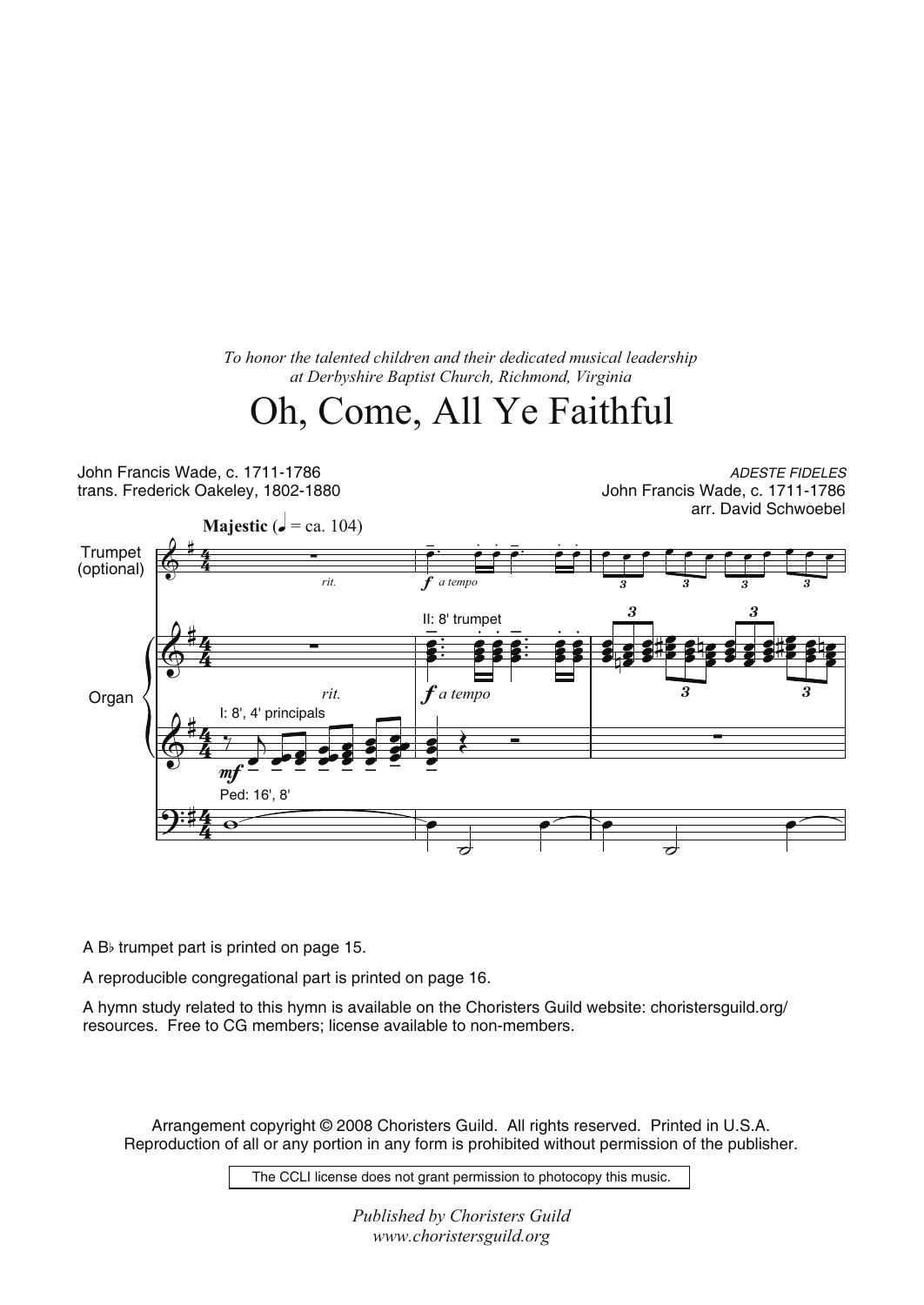



\*Pronunciation guide: veh-NEE-teh ah-daw-REH-moos DAW-mee-noom. CGA1133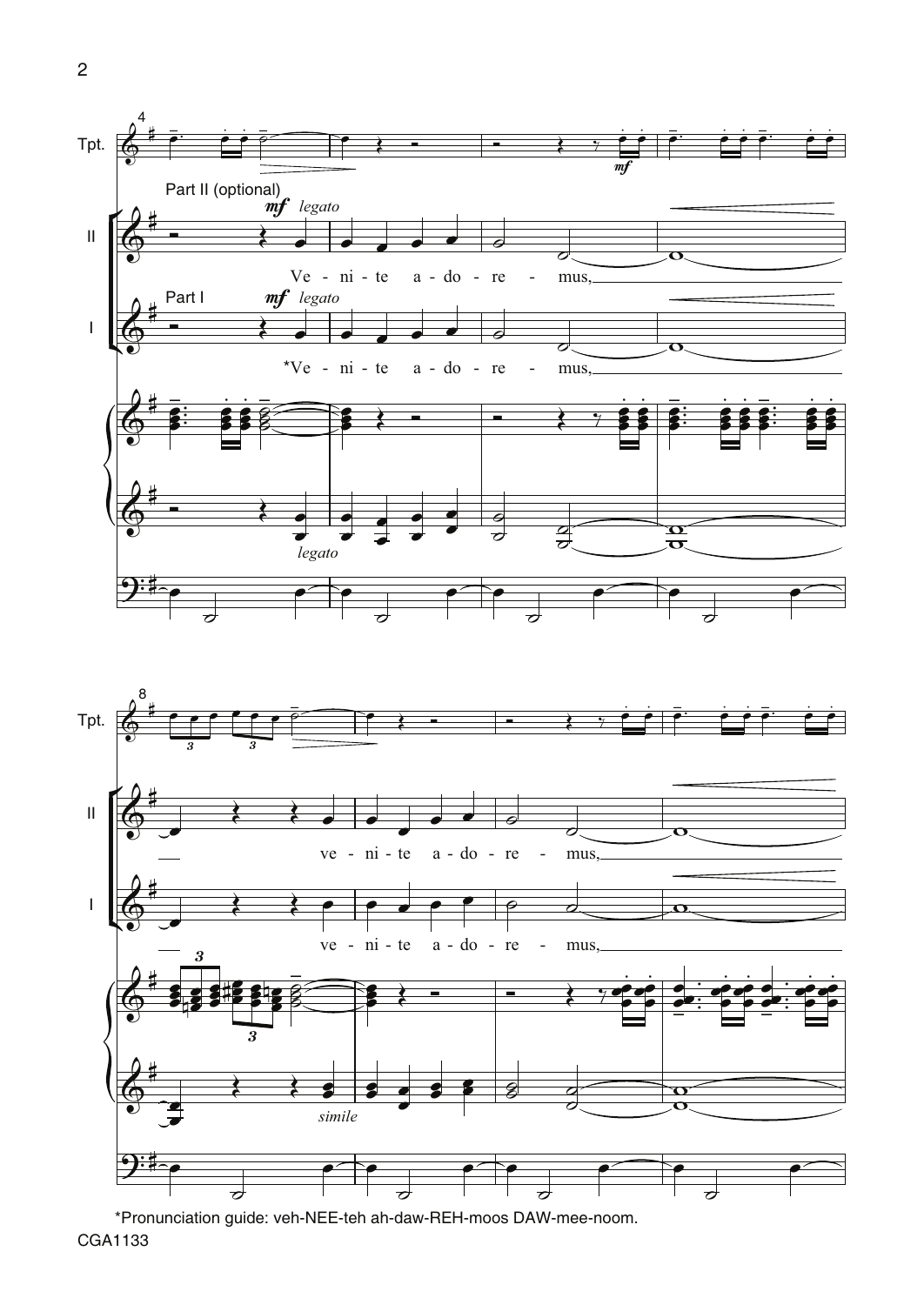



\*Pronunciation guide: ah-DEHS-teh fee-DEH-lehs LEH-tee tree-oom-FAHN-tehs; veh-NEE-teh een BEHT-leh-hehm. NAH-toom vee-DEH-teh REH-jehm ahn-jeh-LAW-room.